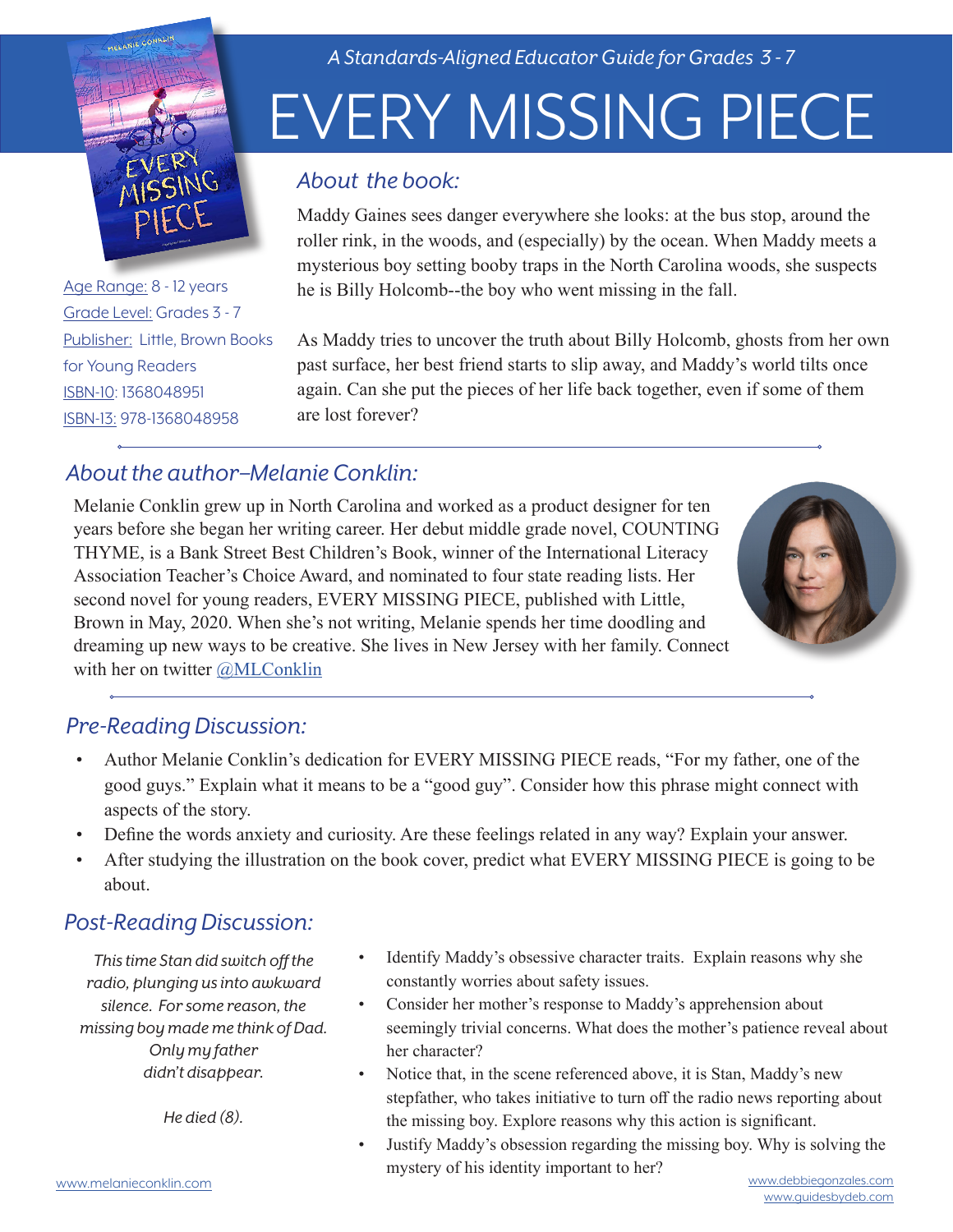*"Exactly. What we know to be true depends entirely on our point of view." I looked at him watching the sky through his glasses, and for a few moments, the barrier lifted. Not enough to go away forever, but enough to stand there together, staring at the stars (60).*

- Examine situations in the story in which Maddy's initial perceptions of individuals or situations were proven to mistaken. Why does she react in this way?
- Regarding Eric's identity, Maddy's insight was proven to be correct. Why is this significant to the story?
- A barrier is defined as being a blockade, an obstacle, and an obstruction. Maddy frequently refers to experiencing an invisible "barrier" when interacting with Stan. What does she mean by this? Who is responsible for establishing this invisible barrier – Stan or Maddy? Explain your answer.

*Before I could figure out what to say next, Diesel Jessup's father charged around the trailer with a shotgun in his hands. He ran in front of Kelsey and Eric and started to lift the gun (84).* 

- Analyze the events that occurred in this scene. Why would Mr. Jessup resort to using a firearm as a threat against Stan?
- Who is Bob? Why is he significant to the story?
- Though being completely caught off guard, Stan responds to Mr. Jessup's ambush in calm, forgiving manner. What does this reaction reveal about Stan's character?
- Who is the "good guy" in this scene? Explain your answer.

*"Love can do both," Mom said. "It hurts and it heals. You have to risk one to gain the other. But I have never regretted loving someone" (100).*

- The word risk means danger, jeopardize, and to face danger. Determine how being willing to take risks is contrary to Maddy's true nature.
- Explore how Maddy's curiosity about Eric's true identify was transformed into genuine care and friendship.
- Discuss how Maddy's judgmental point of view regarding Stan, Eric, Diesel, and Mr. Jessup shifted as she learned the truth about their characters.
- Explain how love and friendship became the missing pieces that helped to heal Maddy's feelings of grief and loss.

#### *Writing Activity:*

Write an essay examining the phrase "good guy" as it relates to the story and in your own life. Determine the attributes required for an individual to be described as a good guy. Consider how good guys are often defined by quiet consistency and great kindness. Share your work with the class.

#### *Activity: Character Analysis*

Using the Character Analysis template on the following page as a guide, analyze how Maddy's experience with the characters featured brought about a change within her. Identify Maddy's initial perception, a defining moment that revealed their true character, and the change that occurred in her character. Cite a reference in the text that validates your observation. Discuss your perceptions with your classmates.



COMMON CORE STATE STANDARDS ALIGNMENT: Reading Literature: RL.1, RL.2, RL.3, RL.4, RL.7, RL.10 Writing: W.2, W.3, W.4, W.7 Speaking & Listening: SL.1, SL.2, SL.4, SL.6